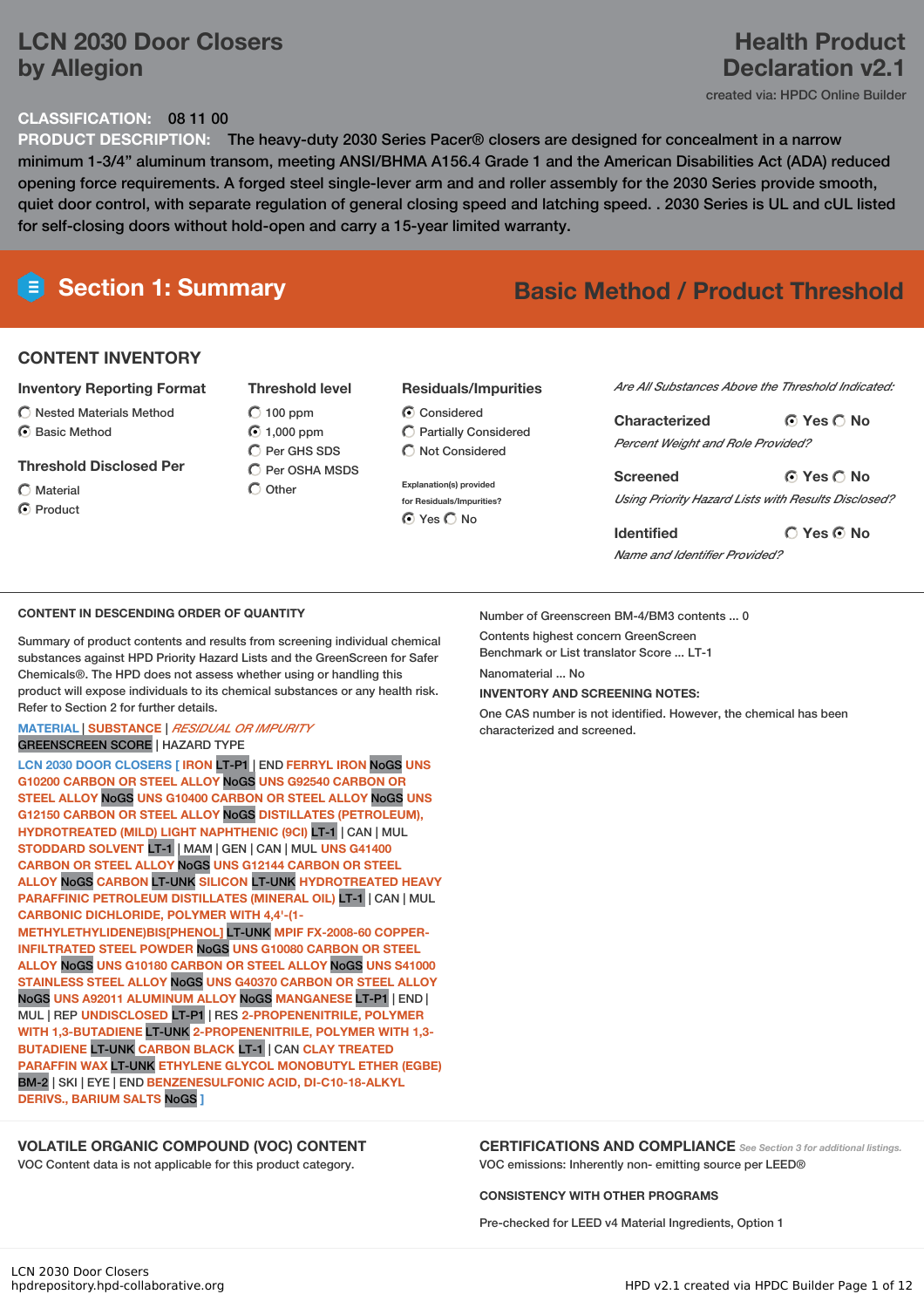Third Party Verified? Yes  $\odot$  No

PREPARER: Self-Prepared VERIFIER: VERIFICATION #:

SCREENING DATE: 2018-09-05 PUBLISHED DATE: 2018-09-11 EXPIRY DATE: 2021-09-05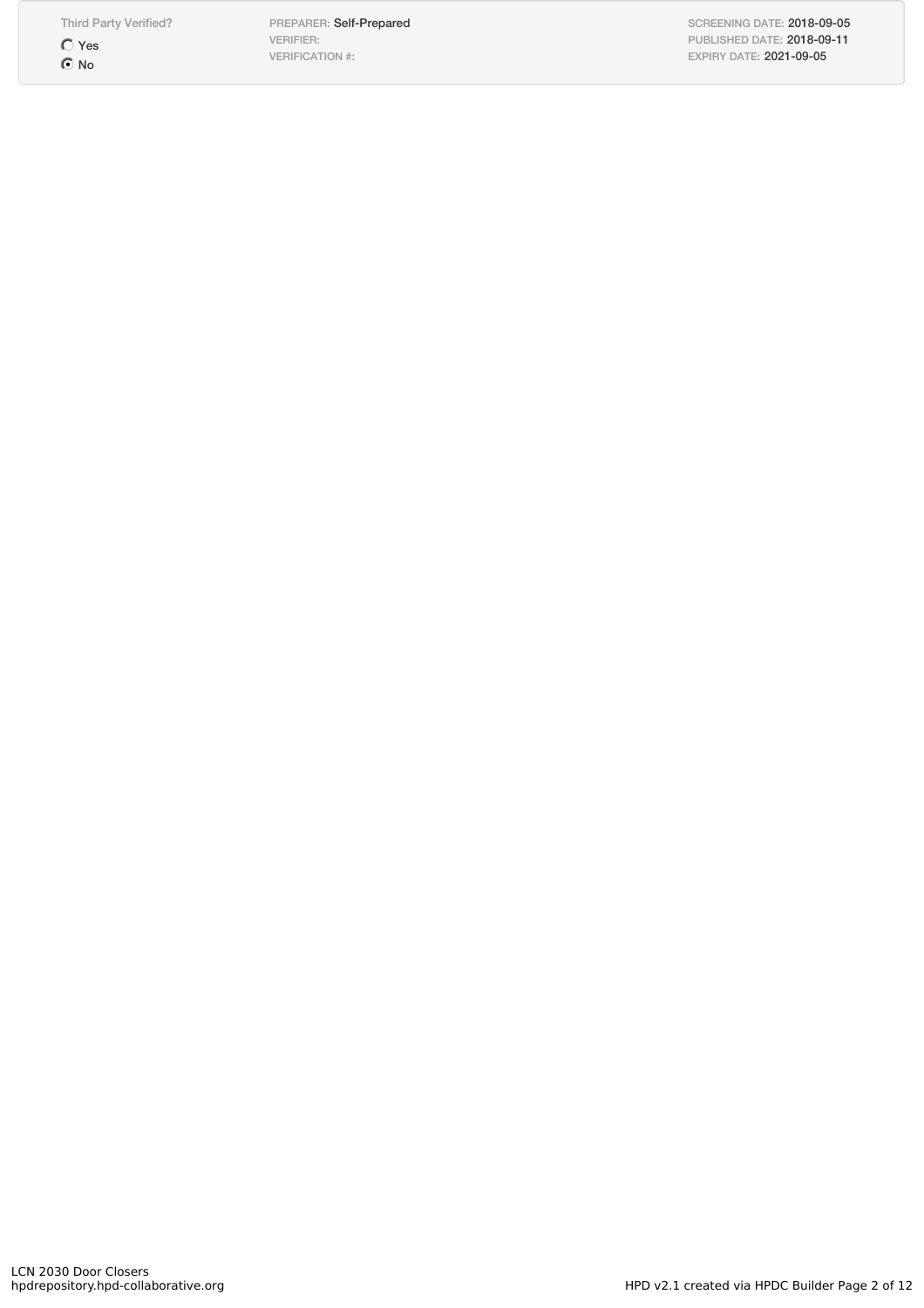This section lists contents in a product based on specific threshold(s) and reports detailed health information including hazards. This *HPD uses the inventory method indicated above, which is one of three possible methods:*

- *Basic Inventory method with Product-level threshold.*
- *Nested Material Inventory method with Product-level threshold*
- *Nested Material Inventory method with individual Material-level thresholds*

Definitions and requirements for the three inventory methods and requirements for each data field can be found in the HPD Open *Standard version 2.1, available on the HPDC website at: www.hpd-collaborative.org/hpd-2-1-standard*

# **LCN 2030 DOOR CLOSERS**

PRODUCT THRESHOLD: 1000 ppm RESIDUALS AND IMPURITIES CONSIDERED: Yes

RESIDUALS AND IMPURITIES NOTES: Residuals considered through research and communication within company and suppliers.

OTHER PRODUCT NOTES: N/A

| <b>IRON</b>          |                                              |         |                                      | ID: <b>7439-89-6</b> |
|----------------------|----------------------------------------------|---------|--------------------------------------|----------------------|
| %: 21,0000 - 23,0000 | $GS: LT-P1$                                  | RC: UNK | NANO: No                             | ROLE: Body           |
| <b>HAZARDS:</b>      | AGENCY(IES) WITH WARNINGS:                   |         |                                      |                      |
| <b>ENDOCRINE</b>     | <b>TEDX</b> - Potential Endocrine Disruptors |         | <b>Potential Endocrine Disruptor</b> |                      |
|                      |                                              |         |                                      |                      |

SUBSTANCE NOTES: This substance is part of the steel alloy matrix. Range due to possible variations in alloy. Due to the commodity nature of steel, the status of recycled content is unknown.

| <b>FERRYL IRON</b>   |                                         |          |          | ID: 14127-53-8 |  |
|----------------------|-----------------------------------------|----------|----------|----------------|--|
| %: 18.0000 - 20.0000 | GS: NoGS                                | RC: None | NANO: No | ROLE: Body     |  |
| <b>HAZARDS:</b>      | AGENCY(IES) WITH WARNINGS:              |          |          |                |  |
| None Found           | No warnings found on HPD Priority lists |          |          |                |  |

SUBSTANCE NOTES: This substance is part of the steel alloy matrix. Range due to possible variations in alloy. Due to the commodity nature of steel, the status of recycled content is unknown.

| <b>UNS G10200 CARBON OR STEEL ALLOY</b> |                                         |         |          | <b>ID:</b> Not registered |
|-----------------------------------------|-----------------------------------------|---------|----------|---------------------------|
| %: 7,0000 - 9,0000                      | GS: NoGS                                | RC: UNK | NANO: No | ROLE: <b>Body</b>         |
| <b>HAZARDS:</b>                         | AGENCY(IES) WITH WARNINGS:              |         |          |                           |
| None Found                              | No warnings found on HPD Priority lists |         |          |                           |
|                                         |                                         |         |          |                           |

SUBSTANCE NOTES: Range due to different functions available to customers. Due to the commodity nature of steel, the status of recycled content is unknown.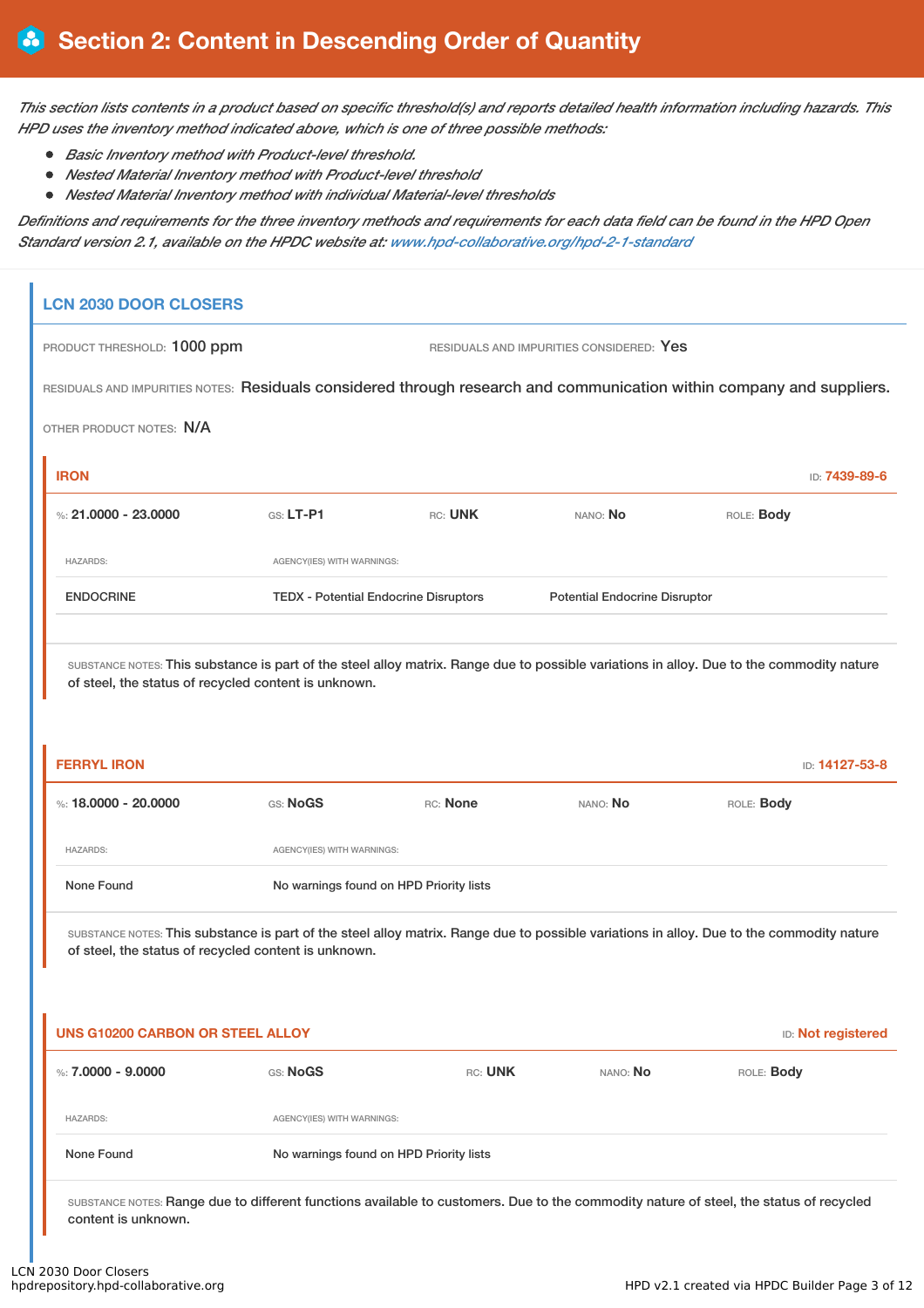| <b>UNS G92540 CARBON OR STEEL ALLOY</b>                                                                                                                                                                                               |                                                                                                                                        |         |                                             | <b>ID:</b> Not registered                             |  |
|---------------------------------------------------------------------------------------------------------------------------------------------------------------------------------------------------------------------------------------|----------------------------------------------------------------------------------------------------------------------------------------|---------|---------------------------------------------|-------------------------------------------------------|--|
| %: $5.0000 - 7.0000$                                                                                                                                                                                                                  | GS: NoGS                                                                                                                               | RC: UNK | NANO: No                                    | ROLE: Body                                            |  |
| <b>HAZARDS:</b>                                                                                                                                                                                                                       | AGENCY(IES) WITH WARNINGS:                                                                                                             |         |                                             |                                                       |  |
| None Found                                                                                                                                                                                                                            | No warnings found on HPD Priority lists                                                                                                |         |                                             |                                                       |  |
| content is unknown.                                                                                                                                                                                                                   | SUBSTANCE NOTES: Range due to different functions available to customers. Due to the commodity nature of steel, the status of recycled |         |                                             |                                                       |  |
| <b>UNS G10400 CARBON OR STEEL ALLOY</b>                                                                                                                                                                                               |                                                                                                                                        |         |                                             | <b>ID:</b> Not registered                             |  |
| %: $5.0000 - 7.0000$                                                                                                                                                                                                                  | GS: NoGS                                                                                                                               | RC: UNK | NANO: No                                    | ROLE: Body                                            |  |
| <b>HAZARDS:</b>                                                                                                                                                                                                                       | AGENCY(IES) WITH WARNINGS:                                                                                                             |         |                                             |                                                       |  |
| None Found                                                                                                                                                                                                                            | No warnings found on HPD Priority lists                                                                                                |         |                                             |                                                       |  |
| content is unknown.                                                                                                                                                                                                                   | SUBSTANCE NOTES: Range due to different functions available to customers. Due to the commodity nature of steel, the status of recycled |         |                                             |                                                       |  |
| <b>UNS G12150 CARBON OR STEEL ALLOY</b>                                                                                                                                                                                               |                                                                                                                                        |         |                                             | <b>ID:</b> Not registered                             |  |
| %: $5.0000 - 7.0000$                                                                                                                                                                                                                  | GS: NoGS                                                                                                                               | RC: UNK | NANO: No                                    | ROLE: Body                                            |  |
| <b>HAZARDS:</b>                                                                                                                                                                                                                       | AGENCY(IES) WITH WARNINGS:                                                                                                             |         |                                             |                                                       |  |
| None Found                                                                                                                                                                                                                            | No warnings found on HPD Priority lists                                                                                                |         |                                             |                                                       |  |
| SUBSTANCE NOTES: Range due to different functions available to customers. Due to the commodity nature of steel, the status of recycled<br>content is unknown.<br>DISTILLATES (PETROLEUM), HYDROTREATED (MILD) LIGHT<br>ID: 64742-53-6 |                                                                                                                                        |         |                                             |                                                       |  |
| <b>NAPHTHENIC (9CI)</b><br>%: $3,0000 - 7,0000$                                                                                                                                                                                       | $GS: LT-1$                                                                                                                             |         | RC: None<br>NANO: No                        | ROLE: Hydraulic Oil                                   |  |
| <b>HAZARDS:</b>                                                                                                                                                                                                                       | AGENCY(IES) WITH WARNINGS:                                                                                                             |         |                                             |                                                       |  |
| <b>CANCER</b>                                                                                                                                                                                                                         | EU - GHS (H-Statements)                                                                                                                |         | H350 - May cause cancer                     |                                                       |  |
| <b>CANCER</b>                                                                                                                                                                                                                         | EU - REACH Annex XVII CMRs                                                                                                             |         | regarded as if they are Carcinogenic to man | Carcinogen Category 2 - Substances which should be    |  |
| <b>MULTIPLE</b>                                                                                                                                                                                                                       | ChemSec - SIN List                                                                                                                     |         |                                             | CMR - Carcinogen, Mutagen &/or Reproductive Toxicant  |  |
| <b>CANCER</b>                                                                                                                                                                                                                         | <b>EU - Annex VI CMRs</b>                                                                                                              |         | animal evidence                             | Carcinogen Category 1B - Presumed Carcinogen based on |  |
| <b>CANCER</b>                                                                                                                                                                                                                         | Australia - GHS                                                                                                                        |         | H350 - May cause cancer                     |                                                       |  |
|                                                                                                                                                                                                                                       |                                                                                                                                        |         |                                             |                                                       |  |

SUBSTANCE NOTES: A range is provided to protect the proprietary nature of the formulation.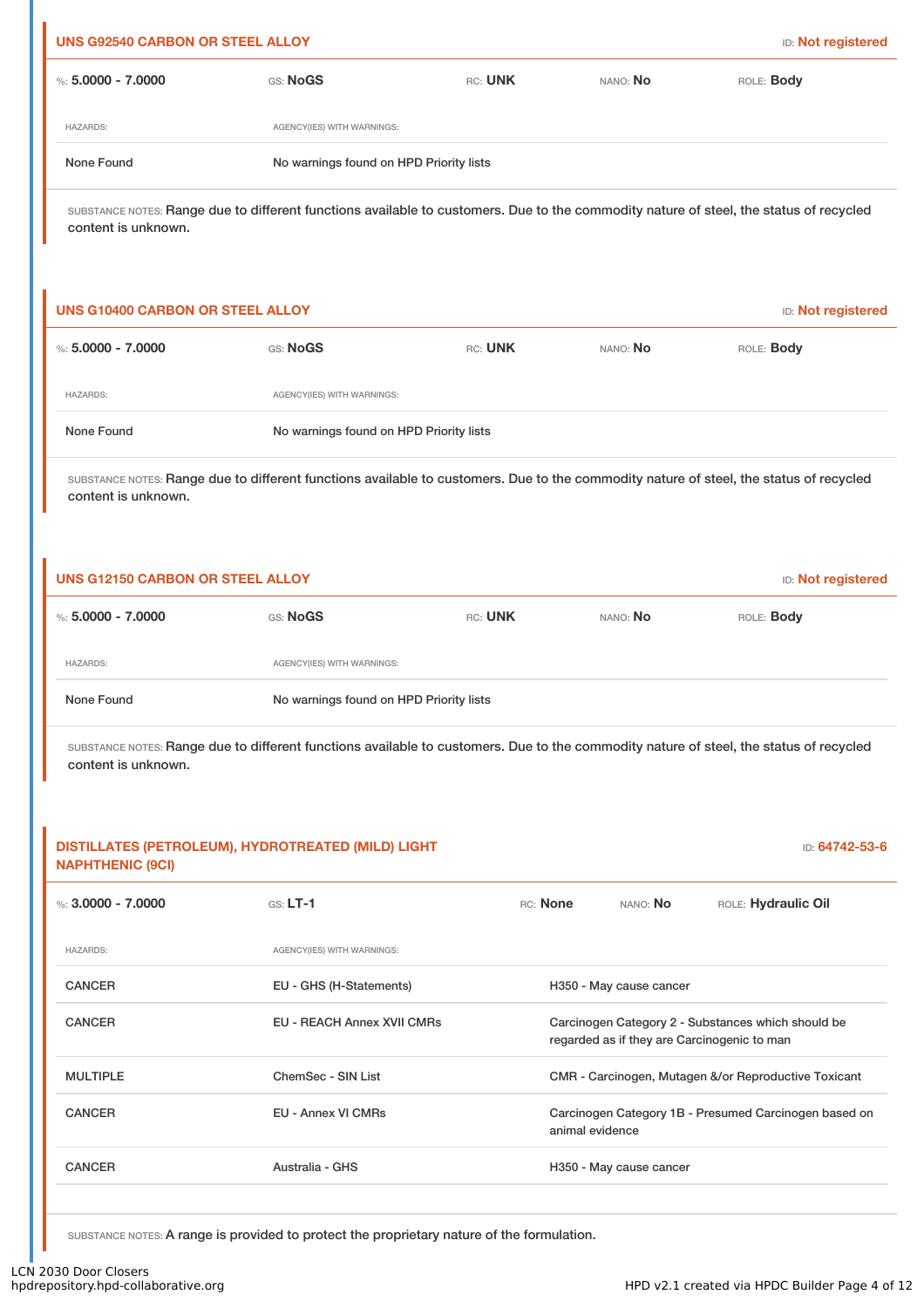### **STODDARD SOLVENT** ID: **8052-41-3**

| %: $3,0000 - 6,0000$  | $GS: LT-1$<br>RC: None                         | NANO: No<br>ROLE: Lubricant                                                                       |
|-----------------------|------------------------------------------------|---------------------------------------------------------------------------------------------------|
| <b>HAZARDS:</b>       | AGENCY(IES) WITH WARNINGS:                     |                                                                                                   |
| <b>MAMMALIAN</b>      | EU - GHS (H-Statements)                        | H304 - May be fatal if swallowed and enters airways                                               |
| <b>GENE MUTATION</b>  | EU - GHS (H-Statements)                        | H340 - May cause genetic defects                                                                  |
| <b>CANCER</b>         | EU - GHS (H-Statements)                        | H350 - May cause cancer                                                                           |
| <b>ORGAN TOXICANT</b> | EU - GHS (H-Statements)                        | H372 - Causes damage to organs through prolonged or<br>repeated exposure                          |
| <b>CANCER</b>         | <b>EU - REACH Annex XVII CMRs</b>              | Carcinogen Category 2 - Substances which should be<br>regarded as if they are Carcinogenic to man |
| <b>GENE MUTATION</b>  | <b>EU - REACH Annex XVII CMRs</b>              | Mutagen Category 2 - Substances which should be<br>regarded as if they are Mutagenic to man       |
| <b>MULTIPLE</b>       | German FEA - Substances Hazardous to<br>Waters | Class 2 - Hazard to Waters                                                                        |
| <b>CANCER</b>         | <b>EU - Annex VI CMRs</b>                      | Carcinogen Category 1B - Presumed Carcinogen based on<br>animal evidence                          |
| <b>GENE MUTATION</b>  | <b>EU - Annex VI CMRs</b>                      | Mutagen - Category 1B                                                                             |
| <b>GENE MUTATION</b>  | Malaysia - GHS                                 | H340 - May cause genetic defects                                                                  |
| <b>CANCER</b>         | Malaysia - GHS                                 | H350 - May cause cancer                                                                           |
| <b>GENE MUTATION</b>  | Australia - GHS                                | H340 - May cause genetic defects                                                                  |
| <b>CANCER</b>         | Australia - GHS                                | H350 - May cause cancer                                                                           |

SUBSTANCE NOTES: A range is given to protect the proprietary nature of the supplier's formulation.

| <b>UNS G41400 CARBON OR STEEL ALLOY</b> |                                         |         |          | <b>ID:</b> Not registered |
|-----------------------------------------|-----------------------------------------|---------|----------|---------------------------|
| %: $2.0000 - 3.0000$                    | GS: NoGS                                | RC: UNK | NANO: No | ROLE: Body                |
| <b>HAZARDS:</b>                         | AGENCY(IES) WITH WARNINGS:              |         |          |                           |
| None Found                              | No warnings found on HPD Priority lists |         |          |                           |
|                                         |                                         |         |          |                           |

SUBSTANCE NOTES: Range due to different functions available to customers. Due to the commodity nature of steel, the status of recycled content is unknown.

| UNS G12144 CARBON OR STEEL ALLOY |                            |                                         |          | <b>ID:</b> Not registered |
|----------------------------------|----------------------------|-----------------------------------------|----------|---------------------------|
| %: 1.0000 - 2.0000               | GS: NoGS                   | RC: UNK                                 | NANO: No | ROLE: <b>Body</b>         |
| <b>HAZARDS:</b>                  | AGENCY(IES) WITH WARNINGS: |                                         |          |                           |
| None Found                       |                            | No warnings found on HPD Priority lists |          |                           |

i.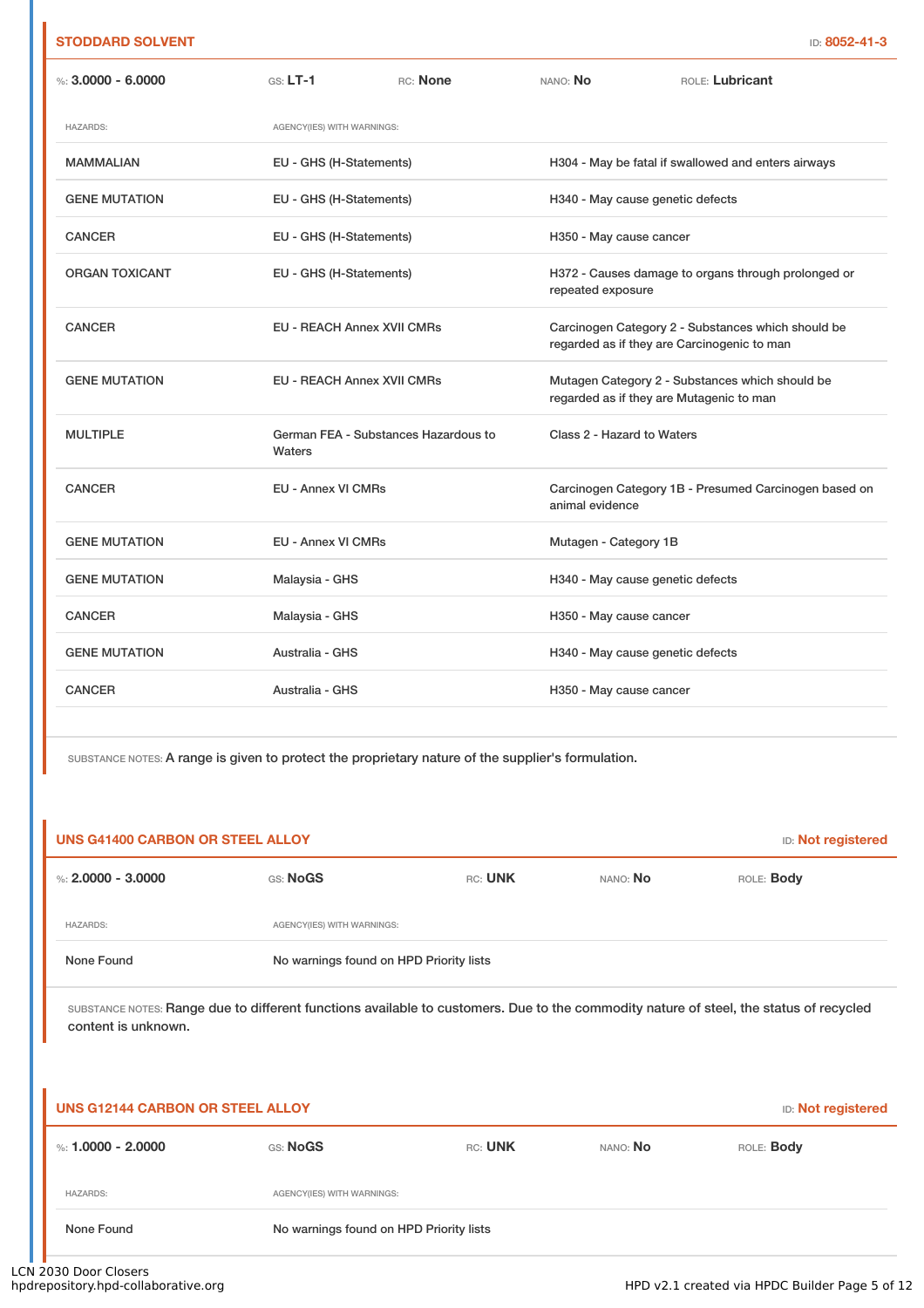SUBSTANCE NOTES: Range due to different functions available to customers. Due to the commodity nature of steel, the status of recycled content is unknown.

| <b>CARBON</b>      |                                         |         |          |                                    | ID: 7440-44-0 |
|--------------------|-----------------------------------------|---------|----------|------------------------------------|---------------|
| %: 1.0000 - 1.5000 | <b>GS: LT-UNK</b>                       | RC: UNK | NANO: No | ROLE: Internal Part and Body Metal |               |
| <b>HAZARDS:</b>    | AGENCY(IES) WITH WARNINGS:              |         |          |                                    |               |
| None Found         | No warnings found on HPD Priority lists |         |          |                                    |               |

SUBSTANCE NOTES: This substance is part of the steel alloy matrix. Range due to possible variations in alloy. Due to the commodity nature of steel, the status of recycled content is unknown.

| <b>SILICON</b>     |                                         |         |          | <b>ID: 7440-21-3</b> |
|--------------------|-----------------------------------------|---------|----------|----------------------|
| %: 0.5000 - 1.5000 | <b>GS: LT-UNK</b>                       | RC: UNK | NANO: No | ROLE: <b>Body</b>    |
| <b>HAZARDS:</b>    | AGENCY(IES) WITH WARNINGS:              |         |          |                      |
| None Found         | No warnings found on HPD Priority lists |         |          |                      |

SUBSTANCE NOTES: This substance is part of the steel alloy matrix. Range due to possible variations in alloy. Due to the commodity nature of steel, the status of recycled content is unknown.

# **HYDROTREATED HEAVY PARAFFINIC PETROLEUM DISTILLATES (MINERAL OIL)** ID: **64742-54-7** %: **0.5000 - 1.5000** GS: **LT-1** RC: **None** NANO: **No** ROLE: **Lubricant** HAZARDS: AGENCY(IES) WITH WARNINGS: CANCER EU - GHS (H-Statements) H350 - May cause cancer CANCER EU - REACH Annex XVII CMRs Carcinogen Category 2 - Substances which should be regarded as if they are Carcinogenic to man MULTIPLE ChemSec - SIN List CMR - Carcinogen, Mutagen &/or Reproductive Toxicant CANCER **EU - Annex VI CMRs** Carcinogen Category 1B - Presumed Carcinogen based on animal evidence CANCER **Australia - GHS** Australia - GHS H350 - May cause cancer

SUBSTANCE NOTES: A range is given to protect the proprietary nature of the supplier's formulation.

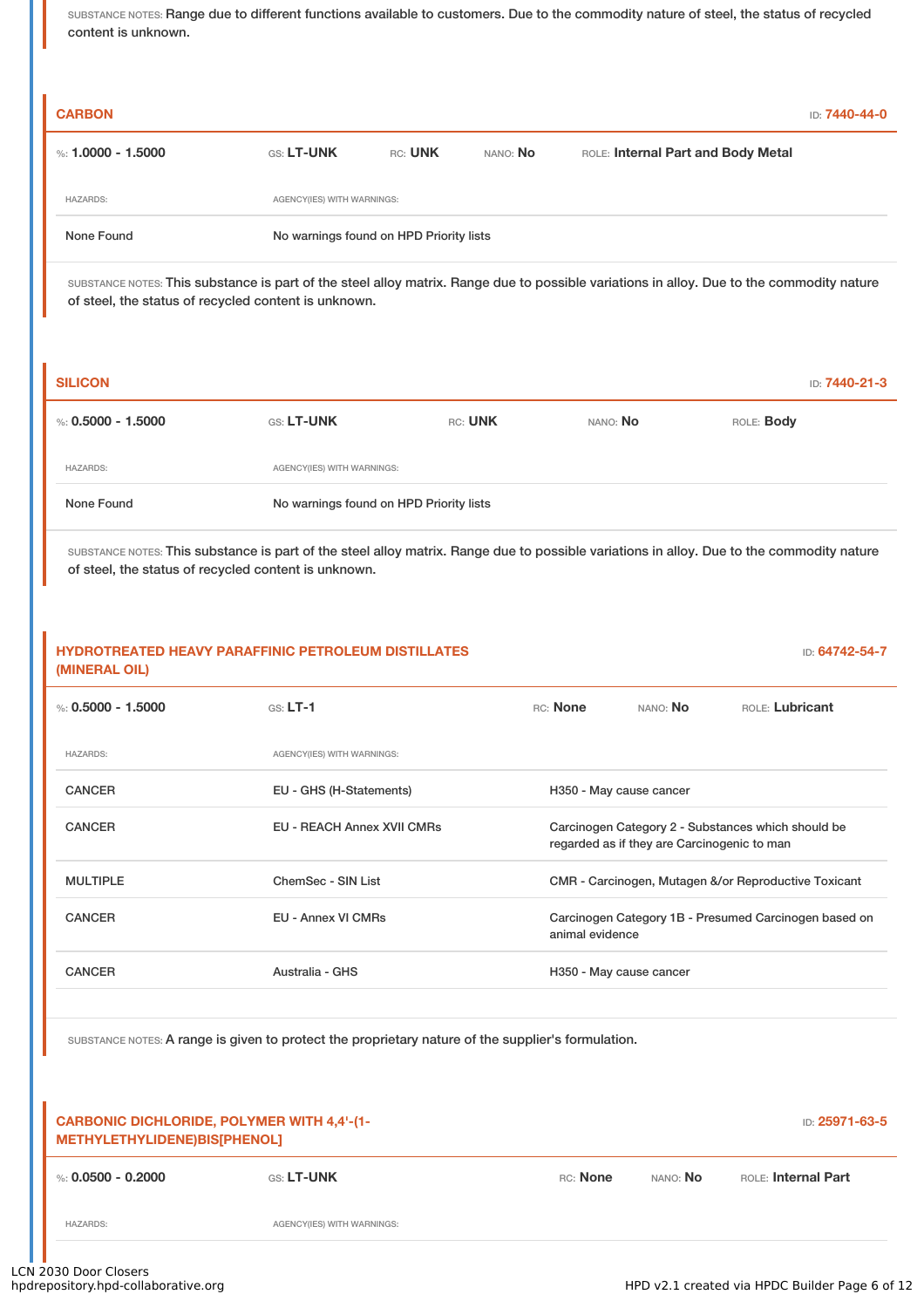SUBSTANCE NOTES: A range is provided to protect the proprietary nature of the formulation.

| <b>MPIF FX-2008-60 COPPER-INFILTRATED STEEL POWDER</b> |                                         |         |          | <b>ID:</b> Not registered |
|--------------------------------------------------------|-----------------------------------------|---------|----------|---------------------------|
| %: 0.0000 - 1.0000                                     | GS: NoGS                                | RC: UNK | NANO: No | ROLE: <b>Body</b>         |
| <b>HAZARDS:</b>                                        | AGENCY(IES) WITH WARNINGS:              |         |          |                           |
| None Found                                             | No warnings found on HPD Priority lists |         |          |                           |

SUBSTANCE NOTES: Range due to different functions available to customers. Due to the commodity nature of steel, the status of recycled content is unknown.

| <b>UNS G10080 CARBON OR STEEL ALLOY</b> |                      |                                         |         | <b>ID:</b> Not registered |            |
|-----------------------------------------|----------------------|-----------------------------------------|---------|---------------------------|------------|
|                                         | %: $0.0000 - 1.0000$ | GS: NoGS                                | RC: UNK | NANO: No                  | ROLE: Body |
| <b>HAZARDS:</b>                         |                      | AGENCY(IES) WITH WARNINGS:              |         |                           |            |
|                                         | None Found           | No warnings found on HPD Priority lists |         |                           |            |

SUBSTANCE NOTES: Range due to different functions available to customers. Due to the commodity nature of steel, the status of recycled content is unknown.

| <b>UNS G10180 CARBON OR STEEL ALLOY</b><br><b>ID:</b> Not registered                                                                   |                                         |         |          |                   |
|----------------------------------------------------------------------------------------------------------------------------------------|-----------------------------------------|---------|----------|-------------------|
| %: $0.0000 - 0.5000$                                                                                                                   | GS: NoGS                                | RC: UNK | NANO: No | ROLE: <b>Body</b> |
| <b>HAZARDS:</b>                                                                                                                        | AGENCY(IES) WITH WARNINGS:              |         |          |                   |
| None Found                                                                                                                             | No warnings found on HPD Priority lists |         |          |                   |
| SUBSTANCE NOTES: Range due to different functions available to customers. Due to the commodity nature of steel, the status of recycled |                                         |         |          |                   |

content is unknown.

| <b>UNS S41000 STAINLESS STEEL ALLOY</b> | <b>ID:</b> Not registered               |         |          |                                                                                                                                         |
|-----------------------------------------|-----------------------------------------|---------|----------|-----------------------------------------------------------------------------------------------------------------------------------------|
| %: $0.0000 - 0.5000$                    | GS: NoGS                                | RC: UNK | NANO: No | ROLE: <b>Body</b>                                                                                                                       |
| <b>HAZARDS:</b>                         | AGENCY(IES) WITH WARNINGS:              |         |          |                                                                                                                                         |
| None Found                              | No warnings found on HPD Priority lists |         |          |                                                                                                                                         |
| recycled content is unknown.            |                                         |         |          | SUBSTANCE NOTES: Range due to different functions available to customers. Due to the commodity nature of stainless steel, the status of |

| UNS G40370 CARBON OR STEEL ALLOY |  |
|----------------------------------|--|
|----------------------------------|--|

I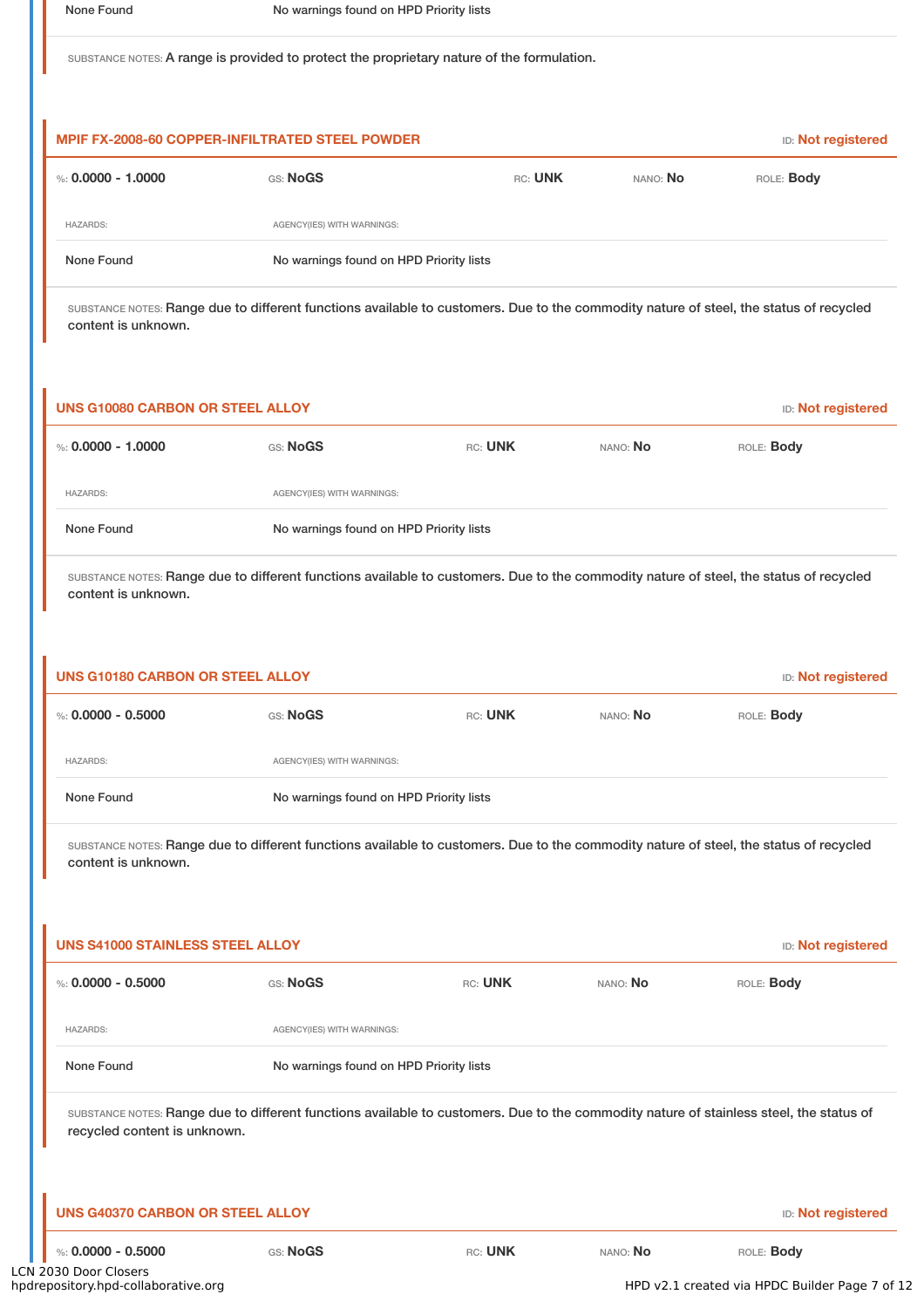HAZARDS: AGENCY(IES) WITH WARNINGS:

None Found Nowarnings found on HPD Priority lists

SUBSTANCE NOTES: Range due to different functions available to customers. Due to the commodity nature of steel, the status of recycled content is unknown.

| <b>UNS A92011 ALUMINUM ALLOY</b><br><b>ID:</b> Not registered |                            |                                         |          |                   |  |  |
|---------------------------------------------------------------|----------------------------|-----------------------------------------|----------|-------------------|--|--|
| %: $0.0000 - 0.5000$                                          | GS: NoGS                   | RC: UNK                                 | NANO: No | ROLE: <b>Body</b> |  |  |
| <b>HAZARDS:</b>                                               | AGENCY(IES) WITH WARNINGS: |                                         |          |                   |  |  |
| None Found                                                    |                            | No warnings found on HPD Priority lists |          |                   |  |  |

SUBSTANCE NOTES: Range due to different functions available to customers. Due to the commodity nature of aluminum alloy, the status of recycled content is unknown.

| <b>MANGANESE</b>     |                                                |         |                                      |                   | ID: <b>7439-96-5</b> |
|----------------------|------------------------------------------------|---------|--------------------------------------|-------------------|----------------------|
| %: $0.0000 - 0.5000$ | $GS: LT-PI$                                    | RC: UNK | NANO: No                             | ROLE: <b>Body</b> |                      |
| <b>HAZARDS:</b>      | AGENCY(IES) WITH WARNINGS:                     |         |                                      |                   |                      |
| <b>ENDOCRINE</b>     | <b>TEDX</b> - Potential Endocrine Disruptors   |         | <b>Potential Endocrine Disruptor</b> |                   |                      |
| <b>MULTIPLE</b>      | German FEA - Substances Hazardous to<br>Waters |         | Class 2 - Hazard to Waters           |                   |                      |
| <b>REPRODUCTIVE</b>  | Japan - GHS                                    |         | Toxic to reproduction - Category 1B  |                   |                      |
|                      |                                                |         |                                      |                   |                      |

SUBSTANCE NOTES: This substance is part of the steel alloy matrix. Range due to possible variations in alloy. Due to the commodity nature of steel, the status of recycled content is unknown.

| <b>UNDISCLOSED</b>   |                                                                                            |          |          |                                     |                     |               |
|----------------------|--------------------------------------------------------------------------------------------|----------|----------|-------------------------------------|---------------------|---------------|
| %: $0.0000 - 3.0000$ | $G.S. LT-P1$                                                                               | RC: None | NANO: No |                                     | ROLE: Hydraulic Oil |               |
| <b>HAZARDS:</b>      | AGENCY(IES) WITH WARNINGS:                                                                 |          |          |                                     |                     |               |
| <b>RESPIRATORY</b>   | AOEC - Asthmagens                                                                          |          |          | Asthmagen (Rs) - sensitizer-induced |                     |               |
|                      | SUBSTANCE NOTES: A range is provided to protect the proprietary nature of the formulation. |          |          |                                     |                     |               |
|                      | 2-PROPENENITRILE, POLYMER WITH 1,3-BUTADIENE                                               |          |          |                                     |                     | ID: 9003-18-3 |
| %: $0.0000 - 0.2000$ | GS: LT-UNK                                                                                 |          | RC: None | NANO: No                            | ROLE: Internal Part |               |
| <b>HAZARDS:</b>      | AGENCY(IES) WITH WARNINGS:                                                                 |          |          |                                     |                     |               |
|                      |                                                                                            |          |          |                                     |                     |               |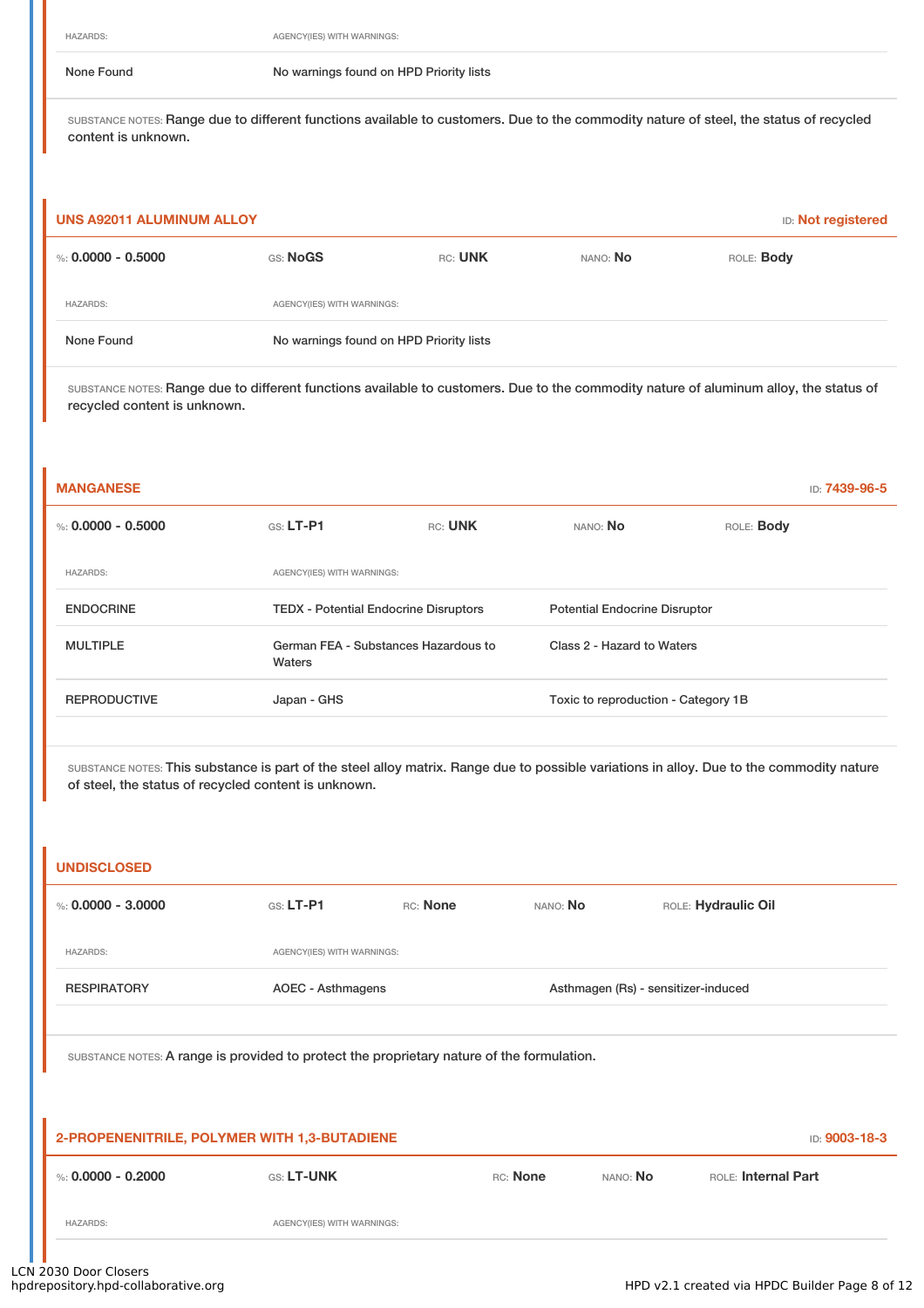SUBSTANCE NOTES: A range is provided to protect the proprietary nature of the formulation.

| 2-PROPENENITRILE, POLYMER WITH 1,3-BUTADIENE |                                         |          |                 | <b>ID: 9003-18-3</b> |  |
|----------------------------------------------|-----------------------------------------|----------|-----------------|----------------------|--|
| %: 0.0000 - 0.2000                           | <b>GS: LT-UNK</b>                       | RC: None | NANO: <b>No</b> | ROLE: Internal Part  |  |
| <b>HAZARDS:</b>                              | AGENCY(IES) WITH WARNINGS:              |          |                 |                      |  |
| None Found                                   | No warnings found on HPD Priority lists |          |                 |                      |  |

SUBSTANCE NOTES: A range is provided to protect the proprietary nature of the formulation.

| <b>CARBON BLACK</b> |                                   |          |                         | <b>ID: 1333-86-4</b>                                                                            |
|---------------------|-----------------------------------|----------|-------------------------|-------------------------------------------------------------------------------------------------|
| %: 0.0000 - 0.2000  | $GS: LT-1$                        | RC: None | NANO: No                | ROLE: Internal Part                                                                             |
| <b>HAZARDS:</b>     | AGENCY(IES) WITH WARNINGS:        |          |                         |                                                                                                 |
| <b>CANCER</b>       | US CDC - Occupational Carcinogens |          | Occupational Carcinogen |                                                                                                 |
| <b>CANCER</b>       | CA EPA - Prop 65                  |          |                         | Carcinogen - specific to chemical form or exposure route                                        |
| <b>CANCER</b>       | <b>IARC</b>                       |          | occupational sources    | Group 2B - Possibly carcinogenic to humans - inhaled from                                       |
| <b>CANCER</b>       | <b>MAK</b>                        |          |                         | Carcinogen Group 3B - Evidence of carcinogenic effects<br>but not sufficient for classification |
|                     |                                   |          |                         |                                                                                                 |

SUBSTANCE NOTES: A range is provided to protect the proprietary nature of the formulation.

| <b>CLAY TREATED PARAFFIN WAX</b> |                   |                                         |          |                 |  |  |
|----------------------------------|-------------------|-----------------------------------------|----------|-----------------|--|--|
| %: 0.0000 - 0.5000               | <b>GS: LT-UNK</b> | RC: None                                | NANO: No | ROLE: Lubricant |  |  |
| <b>HAZARDS:</b>                  |                   | AGENCY(IES) WITH WARNINGS:              |          |                 |  |  |
| None Found                       |                   | No warnings found on HPD Priority lists |          |                 |  |  |

SUBSTANCE NOTES: A range is given to protect the proprietary nature of the supplier's formulation.

| ETHYLENE GLYCOL MONOBUTYL ETHER (EGBE) |                                              |          |                                      |                 | <b>ID: 111-76-2</b> |
|----------------------------------------|----------------------------------------------|----------|--------------------------------------|-----------------|---------------------|
| %: $0.0000 - 0.5000$                   | $GS:$ BM-2                                   | RC: None | NANO: NO                             | ROLE: Lubricant |                     |
| <b>HAZARDS:</b>                        | AGENCY(IES) WITH WARNINGS:                   |          |                                      |                 |                     |
| <b>SKIN IRRITATION</b>                 | EU - GHS (H-Statements)                      |          | H315 - Causes skin irritation        |                 |                     |
| <b>EYE IRRITATION</b>                  | EU - GHS (H-Statements)                      |          | H319 - Causes serious eye irritation |                 |                     |
| <b>ENDOCRINE</b>                       | <b>TEDX</b> - Potential Endocrine Disruptors |          | <b>Potential Endocrine Disruptor</b> |                 |                     |

LCN 2030 Door Closers<br>hpdrepository.hpd-collaborative.org

HPD v2.1 created via HPDC Builder Page 9 of 12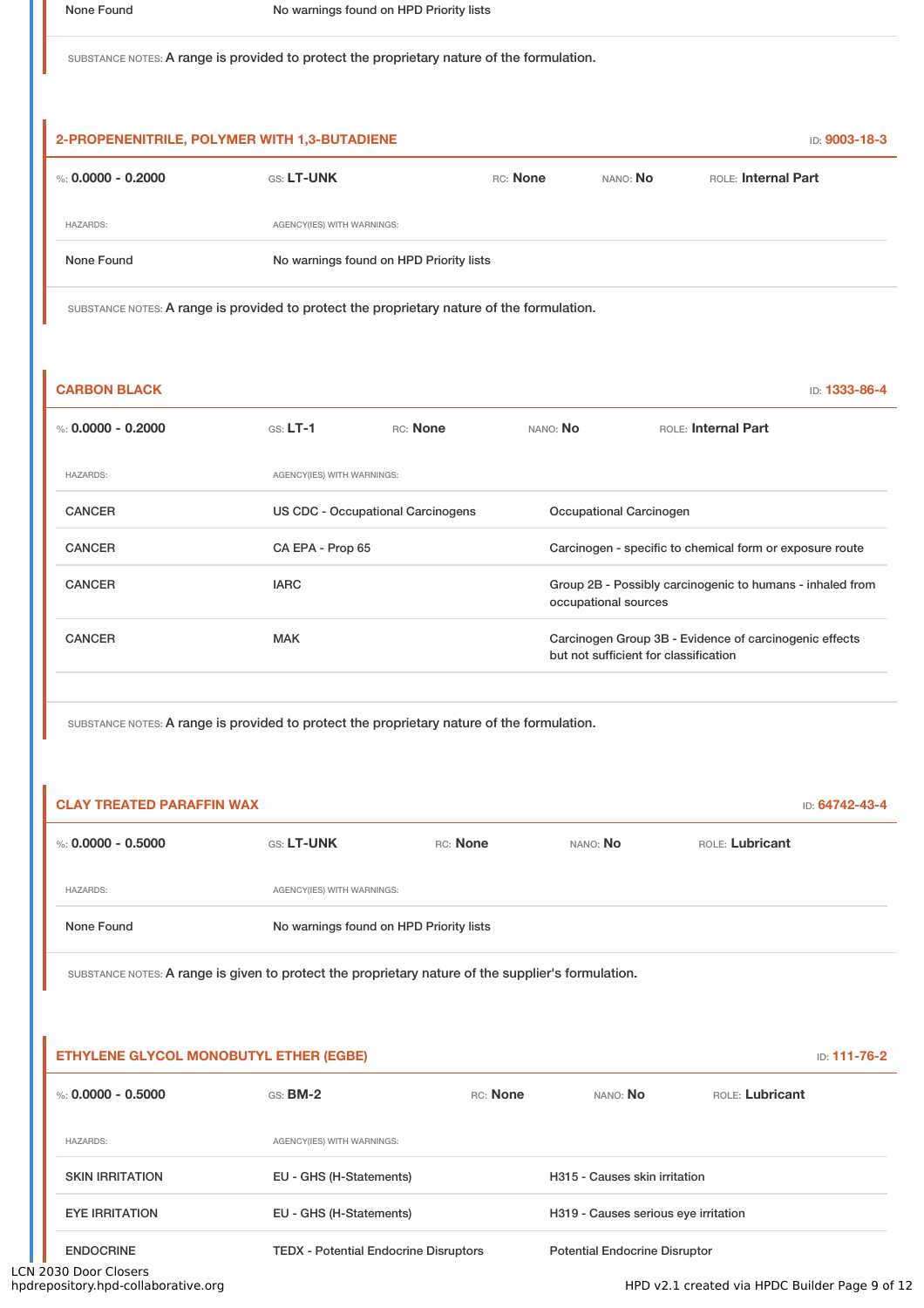|  |  | SUBSTANCE NOTES: A range is given to protect the proprietary nature of the supplier's formulation. |
|--|--|----------------------------------------------------------------------------------------------------|

| BENZENESULFONIC ACID, DI-C10-18-ALKYL DERIVS., BARIUM SALTS                                        | ID: 93820-55-4                          |          |                 |                 |  |
|----------------------------------------------------------------------------------------------------|-----------------------------------------|----------|-----------------|-----------------|--|
| %: $0.0000 - 0.5000$                                                                               | GS: NoGS                                | RC: None | NANO: <b>No</b> | ROLE: Lubricant |  |
| <b>HAZARDS:</b>                                                                                    | AGENCY(IES) WITH WARNINGS:              |          |                 |                 |  |
| None Found                                                                                         | No warnings found on HPD Priority lists |          |                 |                 |  |
| SUBSTANCE NOTES: A range is given to protect the proprietary nature of the supplier's formulation. |                                         |          |                 |                 |  |

LCN 2030 Door Closers<br>hpdrepository.hpd-collaborative.org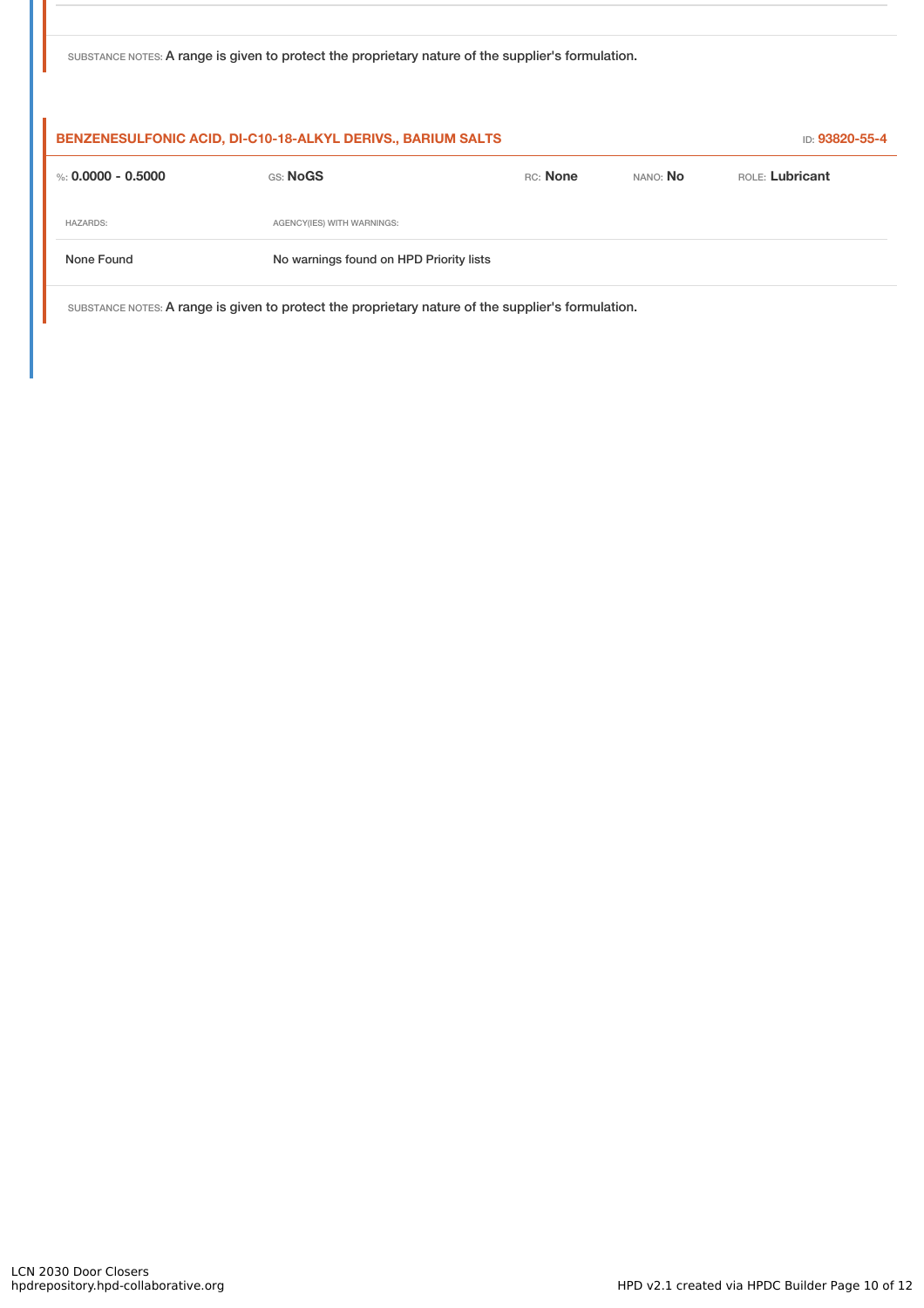This section lists applicable certification and standards compliance information for VOC emissions and VOC content. Other types of *health or environmental performance testing or certifications completed for the product may be provided.*

# **VOC EMISSIONS Inherently non- emitting source per LEED®** CERTIFYING PARTY: Self-declared APPLICABLE FACILITIES: All CERTIFICATE URL: ISSUE DATE: 2018- 09-05 EXPIRY DATE: CERTIFIER OR LAB: N/A

CERTIFICATION AND COMPLIANCE NOTES:

# **Section 4: Accessories**

This section lists related products or materials that the manufacturer requires or recommends for installation (such as adhesives or fasteners), maintenance, cleaning, or operations. For information relating to the contents of these related products, refer to their *applicable Health Product Declarations, if available.*

No accessories are required for this product.

# **Section 5: General Notes**

This HPD represents the LCN 2030 series door closers.